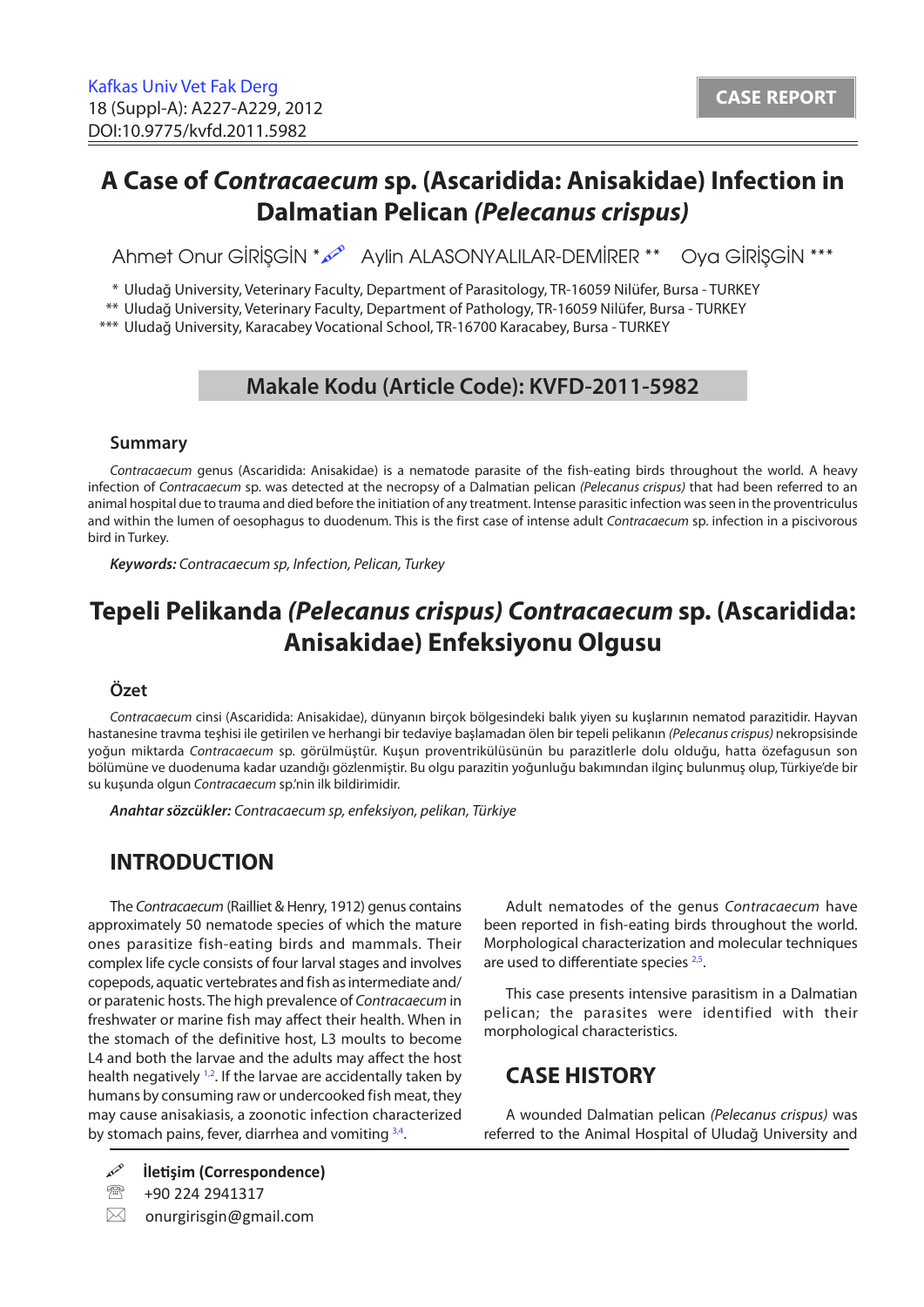the animal died before any intervention. At necropsy, severe haemorrhage was observed in regio sternoabdominalis and from scapula to carpometacarpus. There was a complete oblique fracture at the ulnar bone with a haematoma formation around the fracture site. The venous congestion of the liver and lungs were thought to be related with haemorrhagic shock and was considered to be the cause of death. Numerous worms, approximately 4 cm in length, were found in the alimentary tract lumen, from the oesophagus to duodenum. A large number of nematodes were lying freely in the lumen of proventriculus and some of them were attached to the wall *(Fig. 1.A).* Parasites were observed also at the cut surface of liver. Organs were fixed in 10% buffered formalin and were embedded in paraffin for pathological examination. Sections were cut at 5 µm and stained with haematoxylin and eosin (H&E) stain.

Approximately 400 parasites were counted in the lumen of the alimentary tract. The lengths of the parasites were 2-4 cm and they had body shapes similar to nematodes. All parasites were immersed into 70% ethanol and kept a few days in alcohol before identification.

Parasites were put in lactophenol solution to obtain optimum transparency and identification. Upon examination, they were identified as *Contracaecum sp*. (Ascaridida: Anisakidae) [5-7](#page-2-0) *(Fig. 1.B and 1.D).* Some larval nematode forms were also found.

Histopathologically, the surface epithelium of proventriculus and the epithelium of submucosal glands were desquamated in some areas. Multifocal eosinophilic homogenous material was found in the affected mucosa sites *(Fig. 1.C).* These dead parasite materials were surrounded

by mononuclear inflammatory cell infiltrations, particularly macrophages and foreign body giant cells. Colonies of bacteria were present around hyaline substances in the mucosa accompanied by heterophile leukocyte infiltration. The villi of duodenum and lamina epithelialis were lost. Severe cryptal damage was observed; proprial mucosa was thin and eroded, with marked mononuclear cell infiltration throughout the mucosa of the duodenum. Diffuse congestion, haemorrhage and emphysema were seen in the lungs, and haemorrhage in subepicardium was observed in the heart. Vacuolar degeneration of hepatocytes, congestion in sinusoids, accumulation of mononuclear cells in Kiernan's spaces (especially around the bile ducts) and hyperplasia of bile ductules were seen in the liver.

## **DISCUSSION**

Different species of adult *Contracaecum* have been reported as a parasite of fish-eating birds belonging to the Pelicanidae from Central/South Americas and Mediterranean area  $5$ . Up to now, three species of parasite; *C. multipapillatum*, *C. gibsoni* and *C. overstreeti* have been detected from *Pelecanus crispus*. However, some other *Contracaecum* species have been reported from other genus of Pelicanidae [6,8.](#page-2-0) 

Diagnosis of *Contracaecum* species from fisheating birds can be conducted by using morphological characteristics such as the length of the spicules, the morphology of the distal end of the spicule, and the bifurcation of the interlabial tip. However, these features sometimes may exhibit differences, and therefore current



**Fig 1.** Intensive *Contracaecum sp.* infection; **A.** Worms in lumen of proventriculus, **B.** Macroscopic view of *Contracaecum sp*., **C.** Hyaline materials (arrows) in propria mucosa of proventriculus, H&E, Bar = 200 µm, **D.** Dorsal view of anterior end, Bar = 2 mm

**Şekil 1.** Yoğun *Contracaecum sp.* enfeksiyonu; **A.** Proventrikulus lümenindeki parazitler, **B.** *Contracaecum sp*.'nin makroskopik görünümü, **C.** Proventrikulusun propria mukozasında görülen hyalin materyaller (oklar), H&E, Bar = 200 µm, **D.** Ön ucun üstten görünümü,  $Bar = 2 mm$